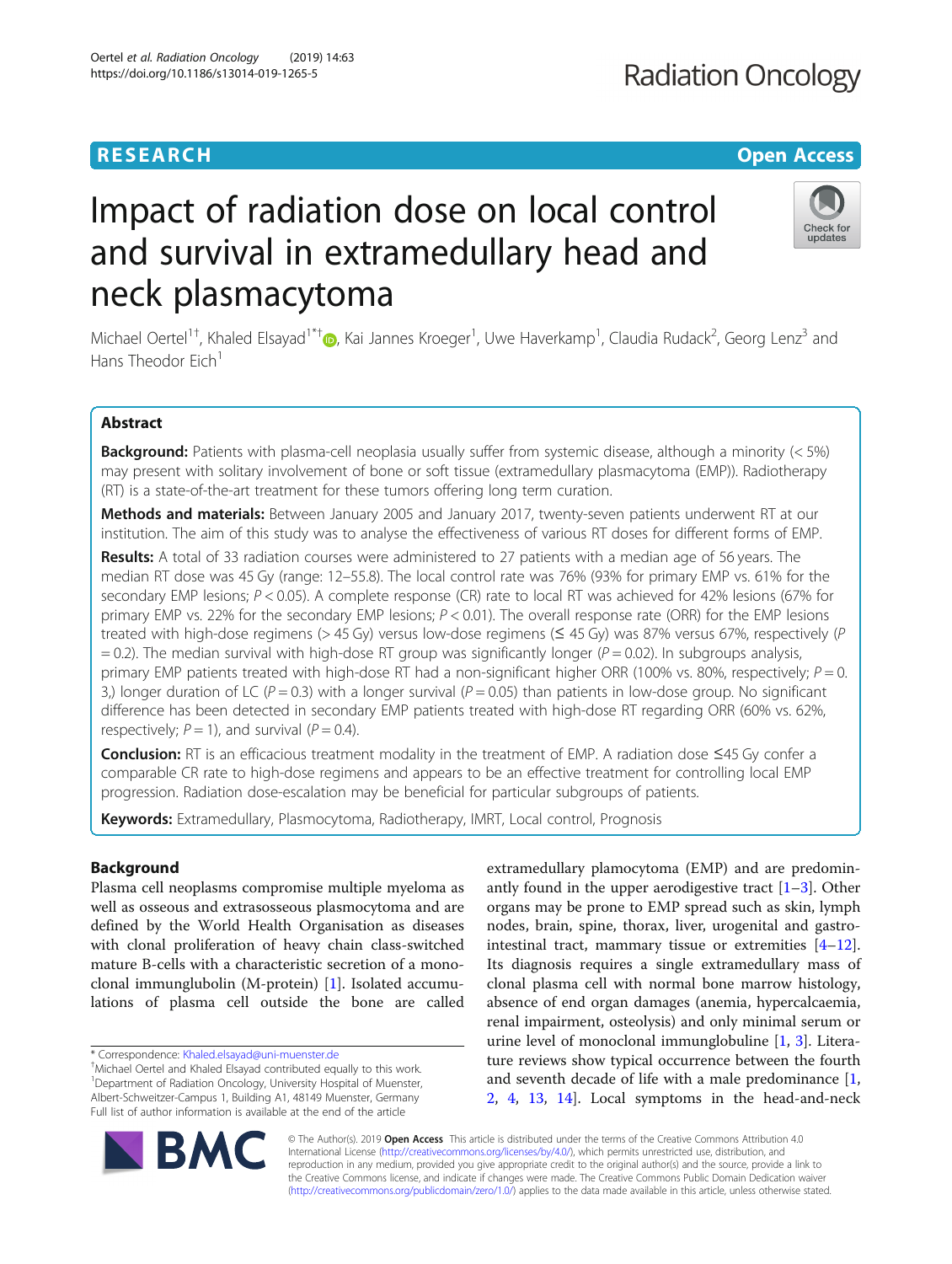<span id="page-1-0"></span>region include epistaxis, facial swelling or facial pain painless mass and visual disturbances as well as sensory or motor cranial nerve impairments [\[15](#page-6-0), [16](#page-6-0)].

Radiotherapy (RT) is the treatment of choice for EMP with high local control rates and long-term curation [\[3](#page-5-0), [17\]](#page-6-0). As in other hematologic disease, defining the adequate RT dose has taken center stage in the delicate balance between sufficient tumor control and potential toxicity. Whereas dose-deescalation is currently being investigated for lymphoma and leukemia, there is no stringent evidence to suggest low-dose regimes for plasmocytoma [[18,](#page-6-0) [19](#page-6-0), [32](#page-6-0)–[34](#page-6-0)].

In this study we aim to investigate the impact of different radiation dose regime on tumor control and to identify possible prognostic factors.

#### Methods and materials

A total of 33 radiation courses were administered to 27 patients (9 females, 18 males) between January 2005 and January 2017 (Table 1). The median age was 56 years (range: 42–86). The median RT dose was 45 Gy (range: 12–55.8). There were fifteen (56%) patients with primary EMP and twelve (44%) with secondary manifestations in the head and neck region. The median time interval between the onset of multiple myeloma (MM) and secondary EMP presentation was 43 months (range: 0–109), while only 3 patients (11%) developed EMP and MM synchronously. All patients underwent head and neck CT scans. Further investigation using MRI or PET-CT was performed in fourteen patients (42%). The most common sites were nasal and paranasal sinuses ( $N = 10$ , 30%), pharyngeal ( $N = 6$ , 18%), and cervical soft tissues  $(N = 6, 18\%)$ . Fifteen lesions (45%) were treated with high RT-doses (> 45 Gy) with a median radiation dose of 50.4 Gy [commonly apllied in patients with nasal/paranasal (60%) and pharyngeal (83%) manifestations]. The other eighteen lesions (55%) were treated with lower RT-doses up to 45 Gy (median: 33 Gy) in in 12 patients and were commonly applied in patients with orbital (83%) and cervical (83%), and cutaneo-muscular (60%) manifestations. Fourteen patients (52%) received systemic therapies prior or after RT course (11/12 of patients with secondary EMP and 12/15 of patients with primary EMP,  $P < .001$ ). 33% of patients in high-dose RT group received systemic treatment versus 75% of patients in low-dose group ( $P = .054$ ). Detailed treatment characteristics are presented in Table [2.](#page-2-0) Patients with solitary bone lesion have been excluded.

#### Statistical analysis

All statistical analyses were conducted with SPSS version 25.0 software (IBM, Armonk, NY). Differences were considered statistically significant at a *P*-value  $\leq 0.05$ . OS was calculated from the first day of RT. Local control

| Characteristic                 | Value     | Percentage/range |
|--------------------------------|-----------|------------------|
| Mean age at EMP Dx, y          | 56 y      | $42 - 86$        |
| Gender ratio                   | 18 M: 9 F |                  |
| Type of EMP                    |           |                  |
| Primary                        | 15/27     | 56%              |
| Secondary                      | 12/27     | 44%              |
| Involved lymph nodes           |           |                  |
| Yes                            | 7/27      | 26%              |
| No                             | 20/27     | 74%              |
| Bone infiltration/erosion      |           |                  |
| Yes                            | 13/27     | 26%              |
| No                             | 20/27     | 74%              |
| Immunohistochemical analysis   |           |                  |
| Kappa light chain restriction  | 11/27     | 41%              |
| Lambda light chain restriction | 9/27      | 33%              |
| unknown                        | 7/27      | 26%              |
| Serum Beta-2-microglobulin     |           |                  |
| Elevated                       | 5/27      | 18%              |
| Normal                         | 7/27      | 26%              |
| Unknown                        | 15/27     | 56%              |
| Serum protein                  |           |                  |
| Elevated                       | 3/27      | 11%              |
| Normal                         | 17/27     | 63%              |
| Low                            | 3/27      | 11%              |
| Unknown                        | 4/27      | 15%              |
| Serum protein immunofixation   |           |                  |
| Positive                       | 14/27     | 52%              |
| Negative                       | 9/27      | 33%              |
| Unknown                        | 4/27      | 15%              |
| Serum LDH                      |           |                  |
| Elevated                       | 12/27     | 44%              |
| Normal                         | 11/27     | 41%              |
| Unknown                        | 4/27      | 15%              |
| Serum calcium                  |           |                  |
| Elevated                       | 1/27      | 4%               |
| Normal                         | 21/27     | 78%              |
| Low                            | 2/27      | 7%               |
| Unknown                        | 3/27      | 11%              |
| Prior or adjuvant therapies    |           |                  |
| <b>HSCT</b>                    | 12/27     | 44%              |
| TBI                            | 3/27      | 11%              |
| Systemic immunochemotherapy    | 14/27     | 52%              |

F female, M male, Med. median, LDH lactate dehydrogenase, HSCT Hematopoietic stem cell transplantation, TBI total body irradiation

#### **Table 1** Patient characteristics  $(N = 27)$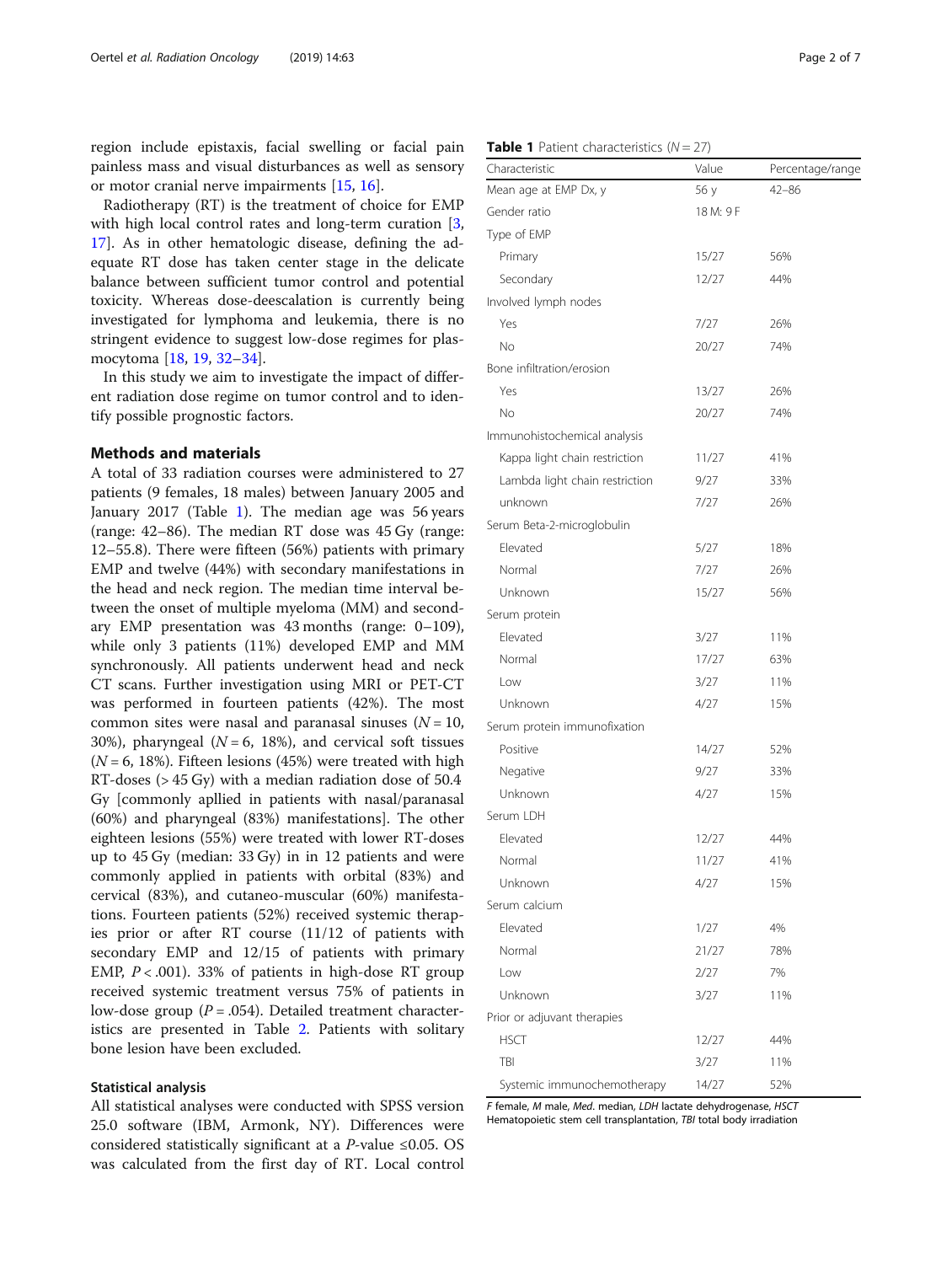<span id="page-2-0"></span>

| Table 2 Treatment characteristics for 33 extramedullary |  |
|---------------------------------------------------------|--|
| plasmocytoma lesions                                    |  |

| Characteristic                  | Value | Percentage/range |
|---------------------------------|-------|------------------|
| Treatment parameters            |       |                  |
| Med. radiation dose (range), Gy | 45    | $12 - 55.8$      |
| $\leq$ 45 Gy                    | 18/33 | 55%              |
| $>45$ Gy                        | 15/33 | 45%              |
| Med. fraction dose (range), Gy  | 2     | $1.8 - 4.0$      |
| Med. treatment time, d          | 35    | $4 - 52$         |
| Sites of RT                     |       |                  |
| Nasal/paranasal                 | 10/33 | 30%              |
| Pharynx                         | 6/33  | 18%              |
| Orbital/epidural                | 6/33  | 18%              |
| Cervical                        | 6/33  | 18%              |
| Cutaneous/muscular              | 5/33  | 16%              |
| Type of RT                      |       |                  |
| Postoperative                   | 11/33 | 33%              |
| Definitive                      | 22/33 | 67%              |
| RT technique                    |       |                  |
| <b>IMRT</b>                     | 14/33 | 42%              |
| CRT                             | 19/33 | 58%              |
| Bone erosion                    |       |                  |
| Yes                             | 13/33 | 40%              |
| No                              | 14/33 | 42%              |
| Unknown                         | 16/33 | 18%              |
| Local response                  |       |                  |
| Complete response               | 14/33 | 43%              |
| Partial response                | 11/33 | 33%              |
| Stable                          | 1/33  | 3%               |
| Progression                     | 3/33  | 6%               |
| Unknow                          | 5/33  | 15%              |

Med median, CRT conventional radiotherapy, CTX chemotherapy, RT radiotherapy, IMRT intensity-modulated radiotherapy

was calculated from the initiation of RT until the time of documented local relapse or death. Time-dependent event curves were calculated using the Kaplan-Meier method and were compared using the log-rank test.

#### Definition of response

EMP response was assessed during RT, and at a 3-month follow-up appointment clinically and radiologically. Complete response (CR) was defined as complete clinical regression of irradiated lesion, while partial response (PR) represented any response less than complete that showed > 50% radiological response. Local progression was defined as > 25% clinical progress of the lesions.

#### Results

The local control (LC) rate for the whole cohort was 76%. In subgroup analysis, the LC rate for primary EMP was 93% and for the secondary EMP lesions 61% ( $P$  < 0.05). CR after local RT was achieved for 42% lesions (67% for primary EMP vs. 22% for the secondary EMP lesions;  $P < 0.01$ ). The 2-year LC rate of 89% and 5-year LC rate of 80% (Fig. [1](#page-3-0)a). In the whole cohort, the median OS has not been reached with 2-year OS of 72% and 5-year OS rate of 55% (Fig. [1](#page-3-0)b). The median duration of LC for the entire cohort has not been reached with no noticeable difference between primary and secondary EMP  $(P = .9)$ . The 2-year LC rate in primary EMP patients was 92% versus 87% in secondary EMP (P = 0.9), respectively. The median OS from the time of RT was significantly longer in patients with primary EMP  $(P = .035)$ . The 2-year OS rate was 85% versus 53%, respectively. Only two patients with primary EMP developed relapse outside the radiation fields (3 and 8 years after initial radiation course) and were treated successfully with salvage RT to cervical lymph node (36 Gy) and stomach (40 Gy), respectively.

Regarding the radiation dose, the overall response rate (ORR) for the EMP lesions treated with high-dose regimens versus low-dose regimens was 87% versus 67% (P  $= 0.2$ ), and the CR rate was 53% versus 33%, respectively  $(P = 0.3)$ . According to site of lesions, the ORR was higher following high-doses in nasal/paranasal (83% vs. 50%,  $P = .3$ ), pharyngeal (100% in both therapy arms), orbital (100% vs. 60%,  $P = .7$ ), and cervical (100% vs. 80%,  $P = .8$ ) lesions. While in patients with cutaneo-muscular lesions the ORR was 50% following high-dose regimens versus 66% with low-doses  $(P = .8)$ . In the whole cohort, the median survival with high-dose RT group was significantly longer ( $P = 0.02$ ). The 2-year OS rate in the entire cohort was 86% with high-dose group versus 55% in low-dose group (Fig. [2](#page-3-0),  $P = 0.02$ ). In subgroups analysis, primary EMP patients treated with high-dose RT had a non-significant higher ORR (100% vs. 80%, respectively;  $P = 0.3$ ) and longer duration of LC ( $P = 0.3$ ) with a longer survival  $(P = 0.05)$  than patients in low-dose group. On the other hand, no significant difference has been detected in secondary EMP patients treated with high-dose RT regarding ORR (60% vs. 62%, respectively;  $P = 1$ ), and survival  $(P = 0.4)$ . However, DOLC was longer with low-dose group ( $P = 0.03$ ). The 2-year OS of patients developed CR following RT was 90% with an platue till 5 years while other patients had 2-year OS of 57% and 5-year survival of 37% (Fig.  $3, P = 0.02$  $3, P = 0.02$ ).

Regarding patients' characteristics listed in Table [1,](#page-1-0) a non-significant improvement was seen in patients with normal β2-microglobulin ( $P = 0.1$ ) and negative immunofixation ( $P = 0.16$ ). While patients with normal lactat dehydrogenase (LDH value  $(P = 0.09)$  or negative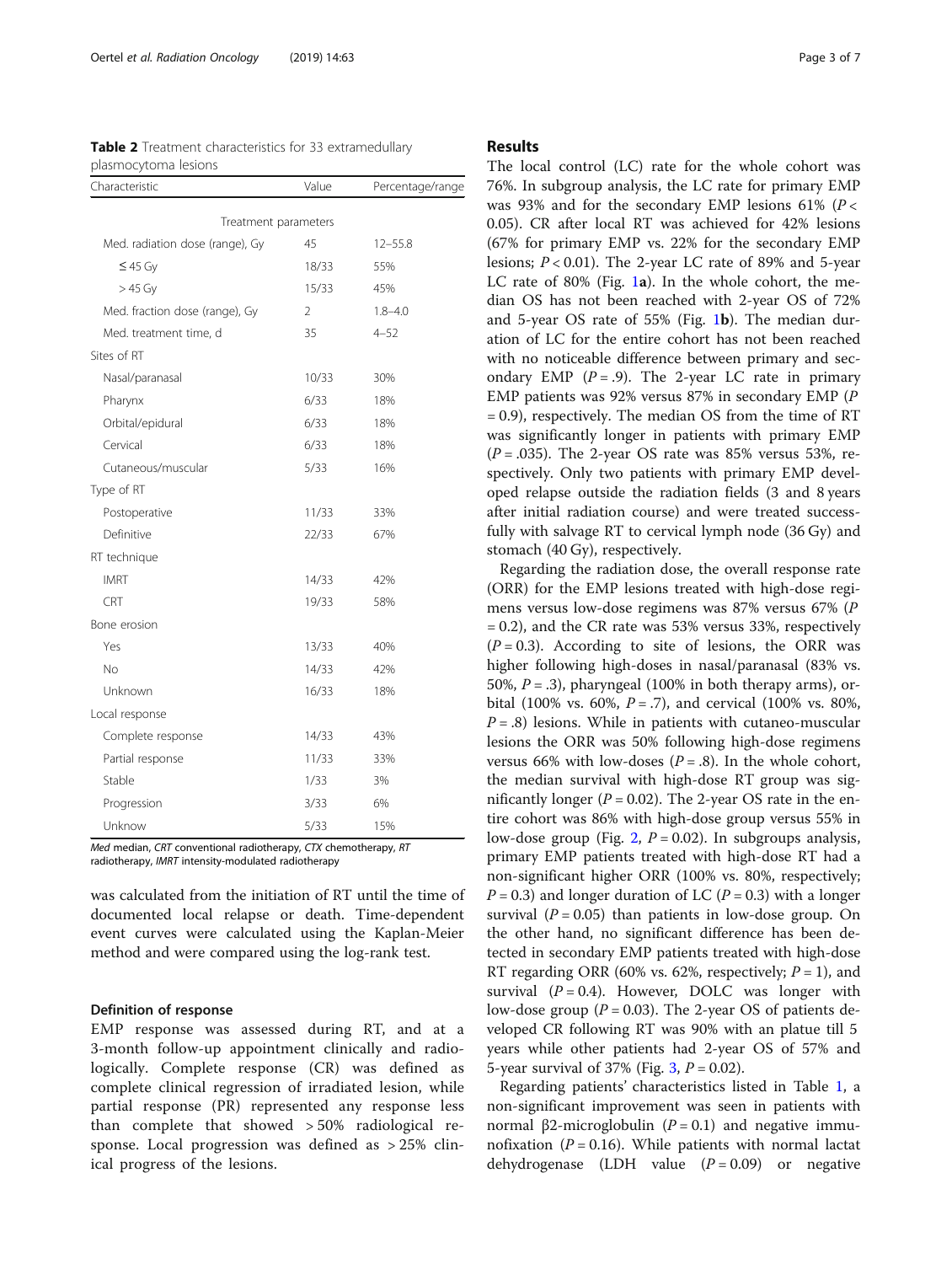<span id="page-3-0"></span>

immunofixation  $(P = 0.1)$  may impact the overall survival of EMP patients.

In the whole cohort, there was no LC advantage in patients who underwent surgical resection  $(P = 0.8)$ . In contrast, better OS following postoperative RT in comparison with patients received RT alone has been observed (2-year OS of 89 versus 60%;  $P = 0.04$ ), however this benefit couldn't be seen in patients with primary EMP ( $P = 0.8$ ). Bone infiltration or erosion didn't impact LC ( $P = 0.2$ ) or survival ( $P = 0.4$ ) of our patients.

#### **Toxicities**

RT was well tolerated in our cohort without significant adverse events (AE). During the RT courses, almost all patients showed grade 1 toxicity (70%). Only 15% of the patients experienced grade 2 AE (29% with high-dose regimens versus 11% in low-dose group,  $P = 0.6$ ). Grade 2 toxicity rate was lower with IMRT technique in comparison with conventional RT technique (14% versus 33%,  $P = 0.3$ ). Most common AE were erythema, xerostomia, and mucositis. No moderate or severe radiation-related toxicities. There were three radiation breaks (one primary EMP course and 2 secondary EMP).

#### **Discussion**

The hereby presented study reveals one of the largest study collectives of plasmocytomas in the literature and corroborates the role of RT as a curative treatment for EMP. A local control rate of 76% could be achieved which is in accordance with the literatur indicating a control rate between 66 - 100% [[4,](#page-5-0) [6,](#page-5-0) [7](#page-5-0), [9](#page-5-0), [13](#page-6-0), [20](#page-6-0)–[23](#page-6-0)]. Importantly, further sub-stratification revealed a significant favour of primary in comparison to secondary EMP regarding LC (93% vs. 61%), CR rate (67% vs. 22%) and 2-year OS rate of 85% vs. 53%. Although belonging to the continuum plasma-cell neoplasms altogether, primary and secondary EMP represent distinct entitities with different behaviour. Primary EMP is a localized

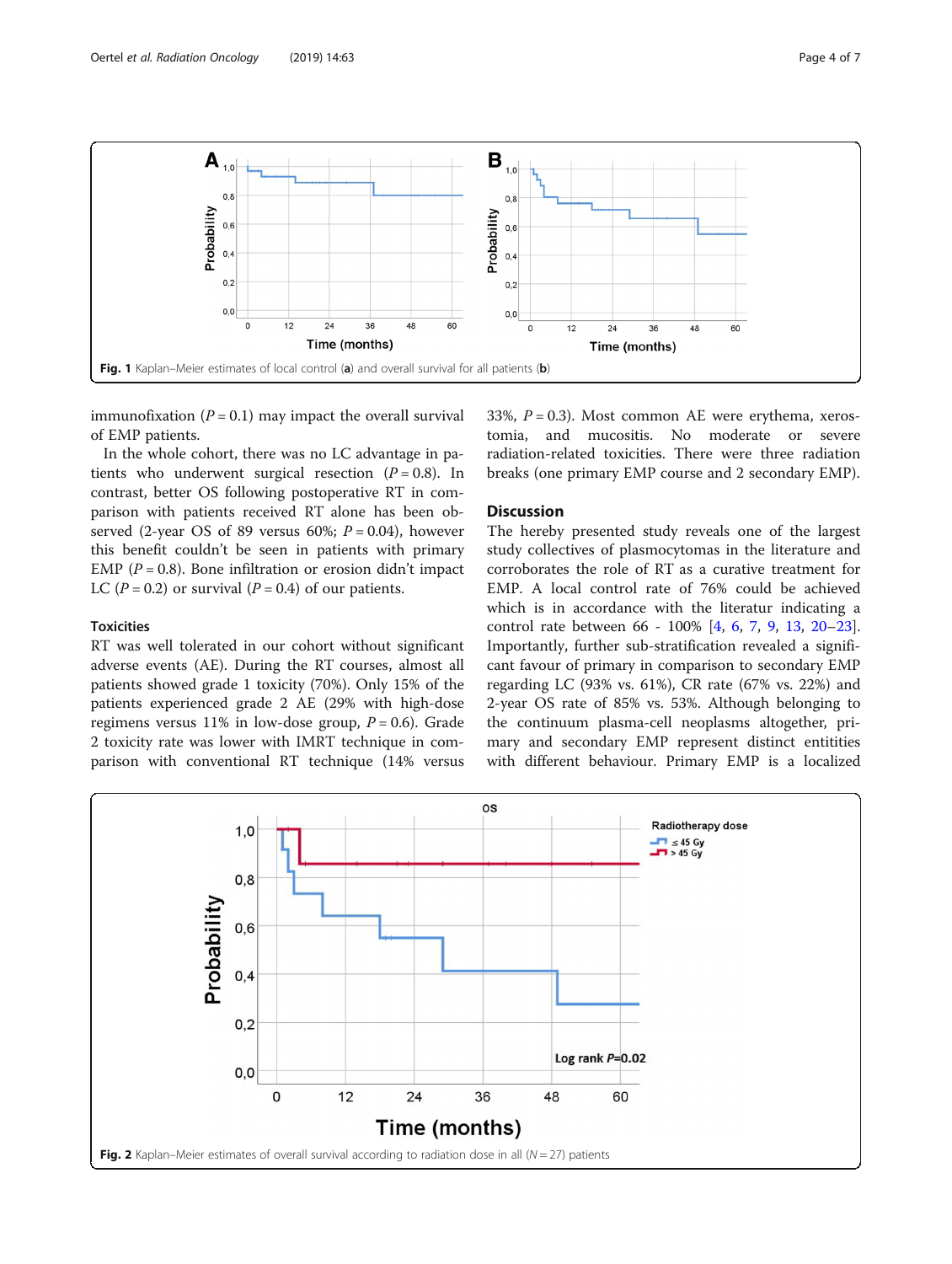<span id="page-4-0"></span>

disease and curable by local RT, while secondary EMP is a systemic disease.

Only a minority of patients with primary EMP progresses to multiple myeloma (4 -33% after several years) [[5,](#page-5-0) [6,](#page-5-0) [9,](#page-5-0) [13,](#page-6-0) [15](#page-6-0), [20](#page-6-0), [21](#page-6-0), [23](#page-6-0)] underlining the localized character for primary EMP. No systemic progress to MM could be seen in the patients of this analysis. Interestingly, most transformations occur within the first 5 years with late disseminations being possible [\[6](#page-5-0), [13](#page-6-0), [15](#page-6-0), [21](#page-6-0), [23](#page-6-0)] . It is tempting to speculate that biologic behaviour of EMP may change during the course of disease with a less aggressive pattern seen in the long-term period.

The present analysis shows a non-significant higher ORR and longer duration of LC with a longer survival for the high-dose group in primary EMP, thus suggesting a clinical benefit of a RT dose above 45 Gy. Defining the adequate radiation dose for EMP has been an issue of debate since several decades leading to the establishment of cutoff-doses.

Various studies postulated cutoff-values between 40 and 49 Gy for improved control or disease-free survival [[13,](#page-6-0) [24](#page-6-0)–[26](#page-6-0)]. Other analyses often failed to demonstrate a dose-response-relationship or did not provide own insights in dosage [[5](#page-5-0)–[7,](#page-5-0) [27\]](#page-6-0). In a meta-analysis including 315 patients, a dose-escalation > 45 Gy showed improved disease-free survival [\[23](#page-6-0)]. Strojan et al. [\[21](#page-6-0)] introduced a differentiated approach demanding 40–50 Gy for macroscopic disease (with no local relapse with  $>$  40), whereas adjuvant RT of 36–40 Gy may be adequate. Taken this data into account, the International Lymphoma Radiation Oncology Group (ILROG) has recently provided comprehensive guidelines on the treatment of MM and EMP recommending a dose between 40 and 50 Gy [\[17](#page-6-0)].

One major drawback for dose-definition is the rarity of EMP requiring a patient recrutation of several decades with changes in radiation technique and concepts [[21](#page-6-0), [25\]](#page-6-0). Therefore, comparable patient groups concerning dosage could not always be established due to low patient number, biological different RT regimes (split course, hypofractionation) or limited dose ranges/variation [[21,](#page-6-0) [24,](#page-6-0) [25\]](#page-6-0). The present analysis is one of the first to introduce a systematic comparison of nearly equivalent RT dose groups and elaborates the differences. A potential bias concerning RT location and subsequent dose adaption did not show a significant impact, probably due to small sample size .

Furthermore, there has been considerable debate on the elective regional lymph nodes irradiation, although a minority of EMP reveals lymph-node involvement in up to one third of cases [\[9](#page-5-0), [28\]](#page-6-0). Following initial therapy, locoregional recurrences are rare events [\[6](#page-5-0), [9](#page-5-0), [13](#page-6-0), [20](#page-6-0), [28](#page-6-0)] and may be re-irradiated effectively [[9](#page-5-0)]. The ILROG guidelines renounce an inclusion of lymph node except for bulky disease and tumor adjacent regional lymph-nodes permitting an inclusion within the PTV without a relevant increase in radiation toxicity [\[17](#page-6-0)]. Consistently, only 6/33 patients (18%) received elective nodal RT. Novel systemic therapies following RT may improve outcome [\[29\]](#page-6-0).

To further characterize clinical risk factors, the serological profile before RT was analysed for each patient regarding hemoglobin level, serum calcium, serum protein, immunfixation in urin and serum, β2-microglobulin, LDH. Positive immunfixation, although nonsignificant, may have a worse impact on LC and OS in the present collective, which is debatable in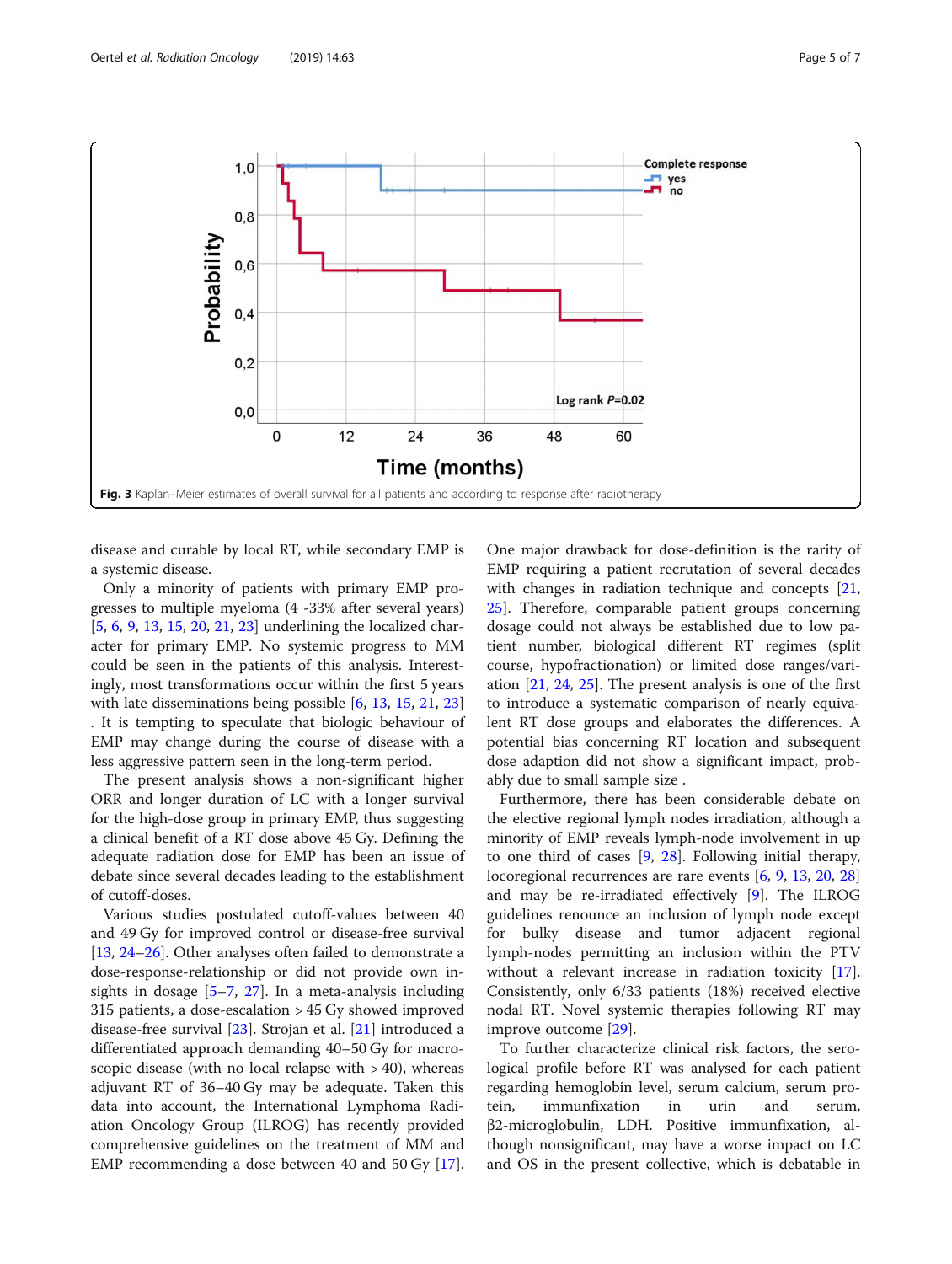<span id="page-5-0"></span>the literature: while some research group identified positive serum protein as a factor heralding progression to MM  $[27]$  $[27]$ , others negate a significant impact  $[6, 7]$ .

Within the last years, the chromosomal and molecular analysis of pathogenesis could shed light on the development MM and helped to identify "key players" such as immunoglobulin heavy-chain translocations, cyclin D overexpression or trisomies [[30](#page-6-0)]. Thus, the established international staging system defining risk categories via serum albumin and β2-microglobulin levels may be further stratified on the molecular level c [[30,](#page-6-0) [31\]](#page-6-0).

Our study bears some limitations known to retrospective analysis as the lack of a control group or different treatment group. Furthermore, the number of patients is limited due to the low incidence of the disease which may hamper statistical analysis. In addition by focussing on head and neck plasmocytoma for their predominance in EMP, tumors of other location with possible differentiated biology and response have been excluded.

The optimal radiation dose for EMP warrants further investigations. More clinical and biological data are needed to identify patients who may require neoadjuvant or adjuvant therapies, as well as dose escalation during RT as part of a biologically guided therapeutic strategy. Additionaly, the benefit of a combined modality treatment of RT and proteasome-inhibitor or immunomodulatory agents remain uncertain and may be warranted for patients with incomplete response RT. Currently, a multi-center study is under way to enable a more profound understanding of EMP and its optimal treatment approach.

#### Conclusion

Patients with primary EMP manifestations are associated with better outcome compared with secondary EMP. Response to RT might influence the OS of EMP patients. A radiation dose ≤45 Gy confer a comparable CR rate to high-dose regimens and appears to be an effective treatment for controlling EMP progression. Radiation dose-escalation seems to be beneficial for particular subgroups of patients. Further studies with a larger sample size are needed to confirm the results of this analysis.

#### Abbreviations

DOLC: Duration of local control; EFS: Event-free survival; EMP: Extramedullary plasmacytoma; LC: Local control; MM: Multiple myeloma; OS: Overall survival; RT: Radiotherapy

#### Acknowledgements

Not applicable.

#### Funding

Not applicable.

#### Availability of data and materials

Please contact author for data requests.

#### Authors' contributions

MO and KE was involved in formal analysis, research methodology and first manuscript drafting. All co-authors were involved in conceptualization of manuscript, and manuscript drafting and editing. HTE was the senior author who oversaw the project. All co-authors read and approved the final manuscript.

#### Ethics approval and consent to participate

Patients signed consent prior to treatment being initiated and data being collected.

All procedures performed in studies involving human participants were in accordance with the ethical standards of the institutional and/or national research committee and with the 1964 Helsinki declaration and its later amendments or comparable ethical standards. For this type of study formal consent is not required.

#### Consent for publication

Patients signed consent prior to treatment being initiated and data being collected.

#### Competing interests

The authors declare that they have no competing interests.

#### Publisher's Note

Springer Nature remains neutral with regard to jurisdictional claims in published maps and institutional affiliations.

#### Author details

<sup>1</sup>Department of Radiation Oncology, University Hospital of Muenster, Albert-Schweitzer-Campus 1, Building A1, 48149 Muenster, Germany. 2 Department of Otorhinolaryngology, Head and Neck Surgery, University Hospital of Muenster, Muenster, Germany. <sup>3</sup>Department of Internal Medicine-A (Hematology, Oncology, Hemostaseology and Pulmonology), University Hospital Muenster, Muenster, Germany.

#### Received: 19 November 2018 Accepted: 28 March 2019 Published online: 15 April 2019

#### References

- 1. Swerdlow SH, editor. WHO classification of tumours of haematopoietic and lymphoid tissues. 4th ed. Lyon: International Agency for Research on Cancer; 2017.
- 2. Alexiou C, Kau RJ, Dietzfelbinger H, Kremer M, Spiess JC, Schratzenstaller B, Arnold W. Extramedullary plasmacytoma: tumor occurrence and therapeutic concepts. Cancer. 1999;85:2305–14.
- 3. Soutar R, Lucraft H, Jackson G, Reece A, Bird J, Low E, Samson D. Guidelines on the diagnosis and management of solitary plasmacytoma of bone and solitary extramedullary plasmacytoma. Clin Oncol (R Coll Radiol). 2004;16: 405–13.
- 4. Barzenje DA, Kolstad A, Ghanima W, Holte H. Long-term outcome of patients with solitary plasmacytoma treated with radiotherapy: a population-based, single-center study with median follow-up of 13.7 years. Hematol Oncol. 2018;36:217–23. [https://doi.org/10.1002/hon.2415.](https://doi.org/10.1002/hon.2415)
- 5. Knowling MA, Harwood AR, Bergsagel DE. Comparison of extramedullary plasmacytomas with solitary and multiple plasma cell tumors of bone. JCO. 1983;1:255–62. <https://doi.org/10.1200/JCO.1983.1.4.255>.
- 6. Brinch L, Hannisdal E, Abrahamsen AF, Kvaløy S, Langholm R. Extramedullary plasmacytomas and solitary plasma cell tumours of bone. Eur J Haematol. 1990;44:132–5.
- 7. Soesan M, Paccagnella A, Chiarion-Sileni V, Salvagno L, Fornasiero A, Sotti G, et al. Extramedullary plasmacytoma: clinical behaviour and response to treatment. Ann Oncol. 1992;3:51–7.
- 8. Simon W, Schneppenheim P, Fendel H. The extraosseous plasmacytoma involvement of both breasts. Rofo. 1994;161:471–2. [https://doi.org/10.1055/](https://doi.org/10.1055/s-2008-1032571) [s-2008-1032571](https://doi.org/10.1055/s-2008-1032571)
- 9. Shih LY, Dunn P, Leung WM, Chen WJ, Wang PN. Localised plasmacytomas in Taiwan: comparison between extramedullary plasmacytoma and solitary plasmacytoma of bone. Br J Cancer. 1995;71:128–33.
- 10. Sato K, Fumimoto S, Fukada T, Ichihashi Y, Ochi K, Satomi H, et al. Extramedullary Plasmacytoma arising from the anterior mediastinum. Ann Thorac Surg. 2017;103:e393–5. [https://doi.org/10.1016/j.athoracsur.2016.10.064.](https://doi.org/10.1016/j.athoracsur.2016.10.064)